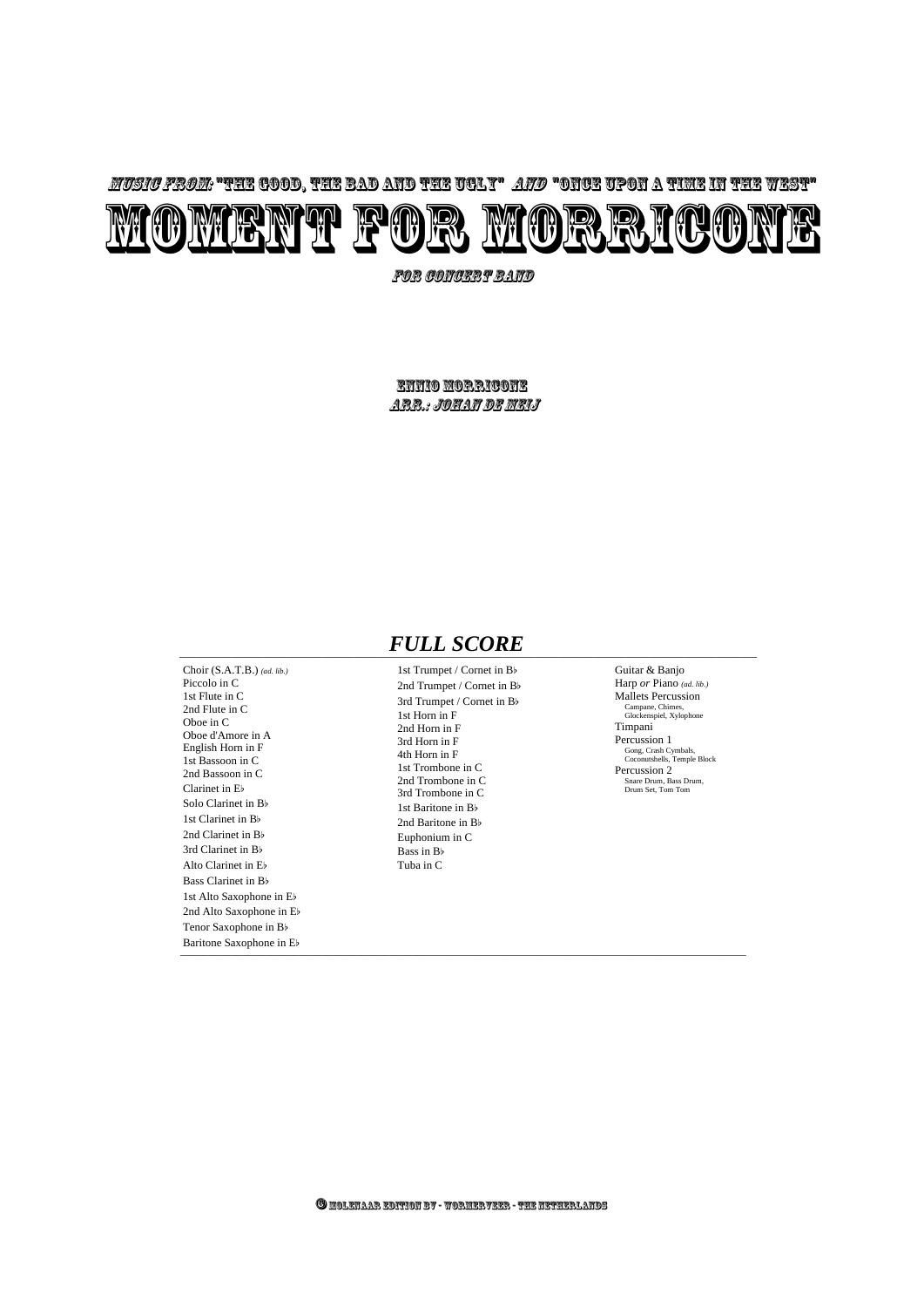**Ennio Morricone**  *Arr.: Johan de Meij*

### **Moment for Morricone** *for Concert Band Music from:* **"The Good, the Bad and the Ugly"** *and* **"Once Upon a Time in the West"**

Duration: 8'25''



**Arquivo Musical, S. M. B. Campesina Friburguense Fundada em 06 de Janeiro de 1870 Editoração: GHM - Jul/2013 → Grd. 84 {Moment for Morricone (for Concert Band).Sib 6}**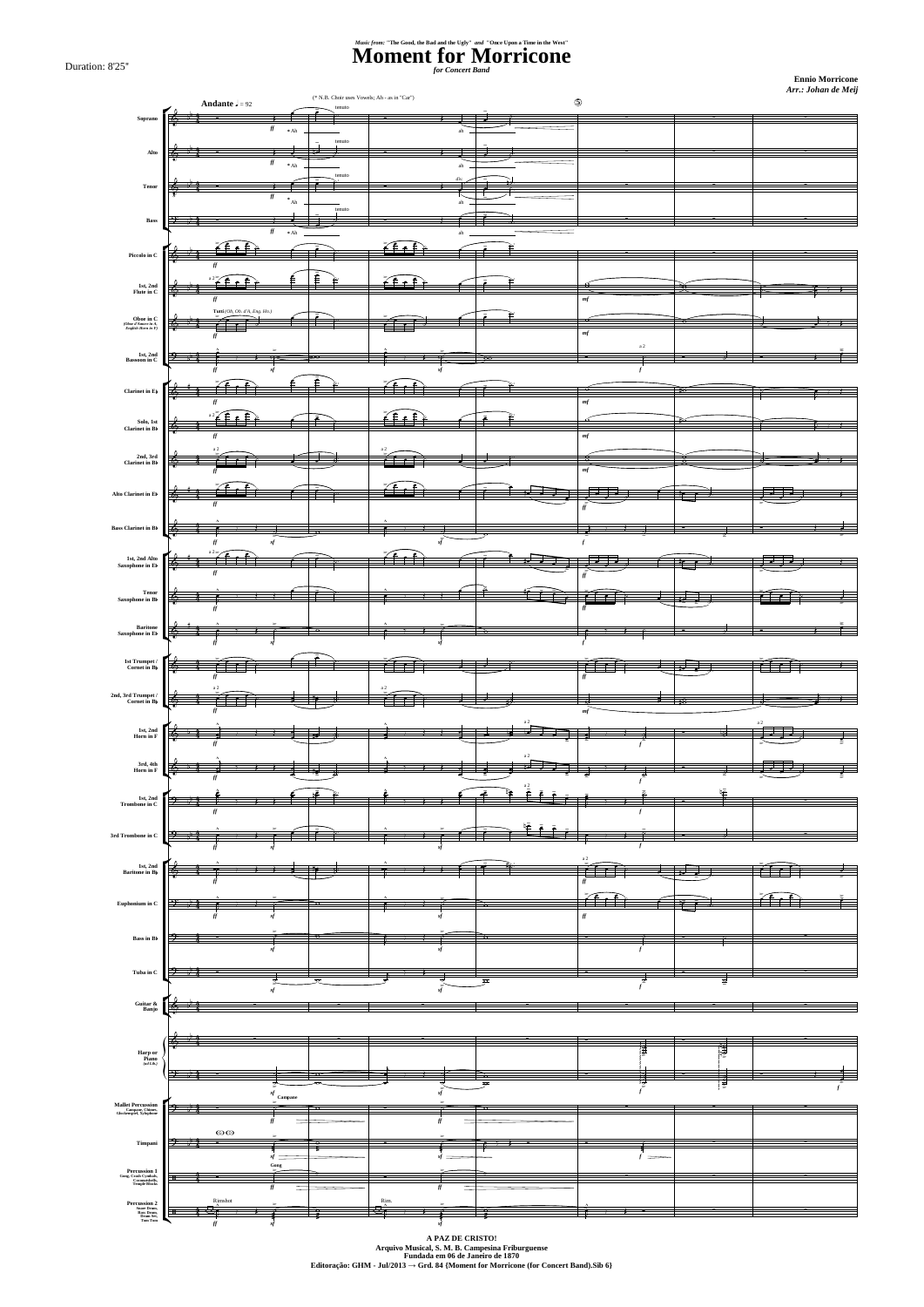

**A PAZ DE CRISTO! Arquivo Musical, S. M. B. Campesina Friburguense Fundada em 06 de Janeiro de 1870 Editoração: GHM - Jul/2013 → Grd. 84 {Moment for Morricone (for Concert Band).Sib 6}**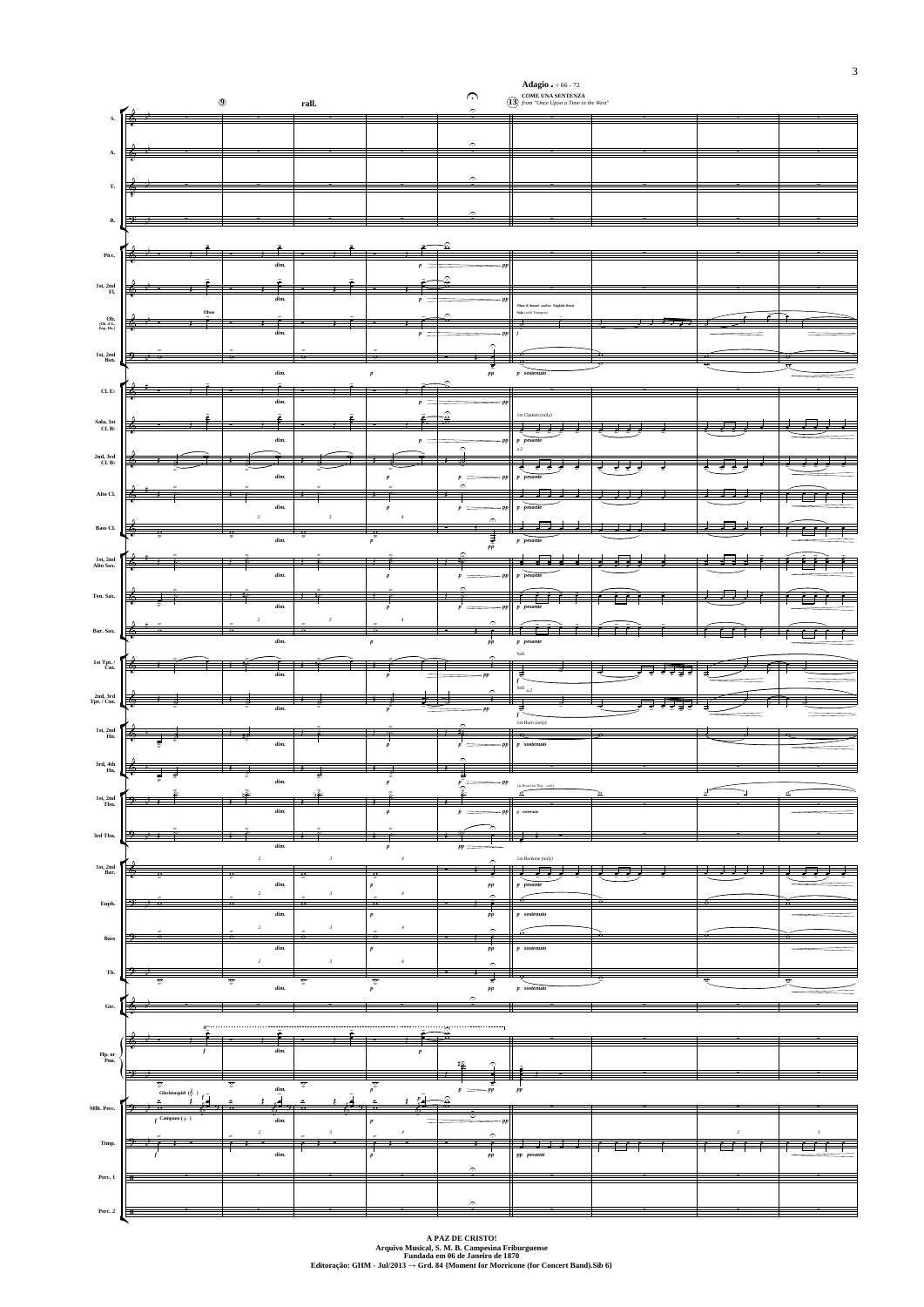

**Arquivo Musical, S. M. B. Campesina Friburguense Fundada em 06 de Janeiro de 1870 Editoração: GHM - Jul/2013 → Grd. 84 {Moment for Morricone (for Concert Band).Sib 6}**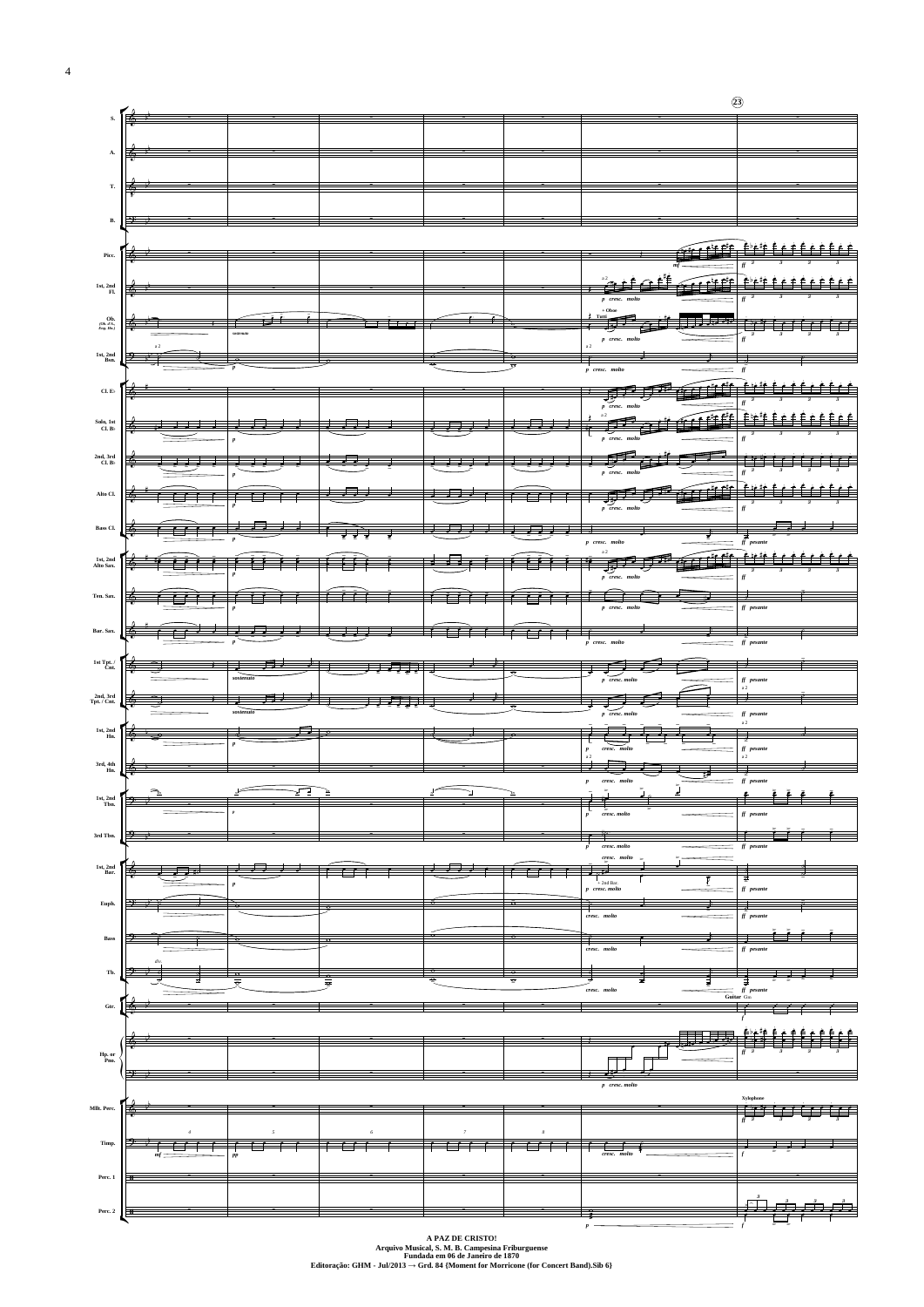|                                     | $s.$ $\sqrt{\frac{1}{2}}$                                                                                                                                                                                                                                                                                                                                                                                                                                                                                            |  |  |              |
|-------------------------------------|----------------------------------------------------------------------------------------------------------------------------------------------------------------------------------------------------------------------------------------------------------------------------------------------------------------------------------------------------------------------------------------------------------------------------------------------------------------------------------------------------------------------|--|--|--------------|
|                                     | $\mathbf{A}$ $\phi$                                                                                                                                                                                                                                                                                                                                                                                                                                                                                                  |  |  |              |
|                                     | $\frac{1}{2}$ $\frac{1}{2}$                                                                                                                                                                                                                                                                                                                                                                                                                                                                                          |  |  |              |
|                                     |                                                                                                                                                                                                                                                                                                                                                                                                                                                                                                                      |  |  |              |
|                                     |                                                                                                                                                                                                                                                                                                                                                                                                                                                                                                                      |  |  |              |
|                                     |                                                                                                                                                                                                                                                                                                                                                                                                                                                                                                                      |  |  |              |
|                                     |                                                                                                                                                                                                                                                                                                                                                                                                                                                                                                                      |  |  |              |
|                                     | ميشين   ﴿ * تَـهِـَّا تَـهِـَّا تَـهِـدًا فَـهِـدًا تَـهِـدًا تَـهِـدًا تَـهِـدًا تَـهِـدًا تَـهِدًا تَبَيْتُ ت                                                                                                                                                                                                                                                                                                                                                                                                      |  |  |              |
|                                     | $1\text{st, 2nd}$ $\overrightarrow{P}$ $\overrightarrow{P}$ $\overrightarrow{P}$ $\overrightarrow{P}$ $\overrightarrow{P}$ $\overrightarrow{P}$ $\overrightarrow{P}$ $\overrightarrow{P}$ $\overrightarrow{P}$ $\overrightarrow{P}$ $\overrightarrow{P}$ $\overrightarrow{P}$ $\overrightarrow{P}$ $\overrightarrow{P}$ $\overrightarrow{P}$ $\overrightarrow{P}$ $\overrightarrow{P}$ $\overrightarrow{P}$ $\overrightarrow{P}$ $\overrightarrow{P}$ $\overrightarrow{P}$ $\overrightarrow{P}$ $\overrightarrow{P}$ |  |  |              |
|                                     | <sub>Œ</sub> » <mark>∫<del>§ * Ê≠Ë* Ê≠Ë Ê≠Ë Ê≠Ë Ê≠Ë* Ê≠Ë Ê≠Ë Êç±</del> Ê≠Ë <del>Ê≠Ë Një Êçë Êçë Êçë Êçë  </del> Ê<del>rë ê çë E</del></mark>                                                                                                                                                                                                                                                                                                                                                                         |  |  |              |
|                                     |                                                                                                                                                                                                                                                                                                                                                                                                                                                                                                                      |  |  |              |
|                                     | and and life that the first terms of the state of the state of the state of the state of the state of the stat<br>And an interference of the state of the state of the state of the state of the state of the state of the stat                                                                                                                                                                                                                                                                                      |  |  |              |
|                                     |                                                                                                                                                                                                                                                                                                                                                                                                                                                                                                                      |  |  |              |
|                                     |                                                                                                                                                                                                                                                                                                                                                                                                                                                                                                                      |  |  |              |
|                                     | Bas CL $\begin{pmatrix} 0 & 0 & 0 & 0 \\ 0 & 0 & 0 & 0 \\ 0 & 0 & 0 & 0 \\ 0 & 0 & 0 & 0 \\ 0 & 0 & 0 & 0 \\ 0 & 0 & 0 & 0 \\ 0 & 0 & 0 & 0 \\ 0 & 0 & 0 & 0 \\ 0 & 0 & 0 & 0 \\ 0 & 0 & 0 & 0 \\ 0 & 0 & 0 & 0 \\ 0 & 0 & 0 & 0 \\ 0 & 0 & 0 & 0 & 0 \\ 0 & 0 & 0 & 0 & 0 \\ 0 & 0 & 0 & 0 & 0 \\ 0 & 0 & 0 & 0 & 0 \\ 0 &$                                                                                                                                                                                         |  |  |              |
|                                     |                                                                                                                                                                                                                                                                                                                                                                                                                                                                                                                      |  |  |              |
| Ten. Sax.                           |                                                                                                                                                                                                                                                                                                                                                                                                                                                                                                                      |  |  |              |
| Bar. Sax.                           |                                                                                                                                                                                                                                                                                                                                                                                                                                                                                                                      |  |  |              |
| 1st Tpt. $\ell$ Cnt.                |                                                                                                                                                                                                                                                                                                                                                                                                                                                                                                                      |  |  |              |
| $2nd, 3rd$<br>Tpt. / Cnt.           |                                                                                                                                                                                                                                                                                                                                                                                                                                                                                                                      |  |  |              |
| ${\bf 1st}, {\bf 2nd} \\ {\bf Hn}.$ |                                                                                                                                                                                                                                                                                                                                                                                                                                                                                                                      |  |  |              |
| $3rd, 4th$ Hn.                      |                                                                                                                                                                                                                                                                                                                                                                                                                                                                                                                      |  |  |              |
|                                     |                                                                                                                                                                                                                                                                                                                                                                                                                                                                                                                      |  |  |              |
| 1st, 2nd<br>Tbn.                    |                                                                                                                                                                                                                                                                                                                                                                                                                                                                                                                      |  |  |              |
| 3rd Tbn.                            |                                                                                                                                                                                                                                                                                                                                                                                                                                                                                                                      |  |  |              |
| ${\bf 1st, 2nd \atop Bar.}$         | <del>- Fri</del>                                                                                                                                                                                                                                                                                                                                                                                                                                                                                                     |  |  | <u>FJ 1.</u> |
| Euph.                               |                                                                                                                                                                                                                                                                                                                                                                                                                                                                                                                      |  |  |              |
|                                     |                                                                                                                                                                                                                                                                                                                                                                                                                                                                                                                      |  |  |              |
|                                     |                                                                                                                                                                                                                                                                                                                                                                                                                                                                                                                      |  |  |              |
|                                     |                                                                                                                                                                                                                                                                                                                                                                                                                                                                                                                      |  |  |              |



**A PAZ DE CRISTO! Arquivo Musical, S. M. B. Campesina Friburguense Fundada em 06 de Janeiro de 1870 Editoração: GHM - Jul/2013 → Grd. 84 {Moment for Morricone (for Concert Band).Sib 6}**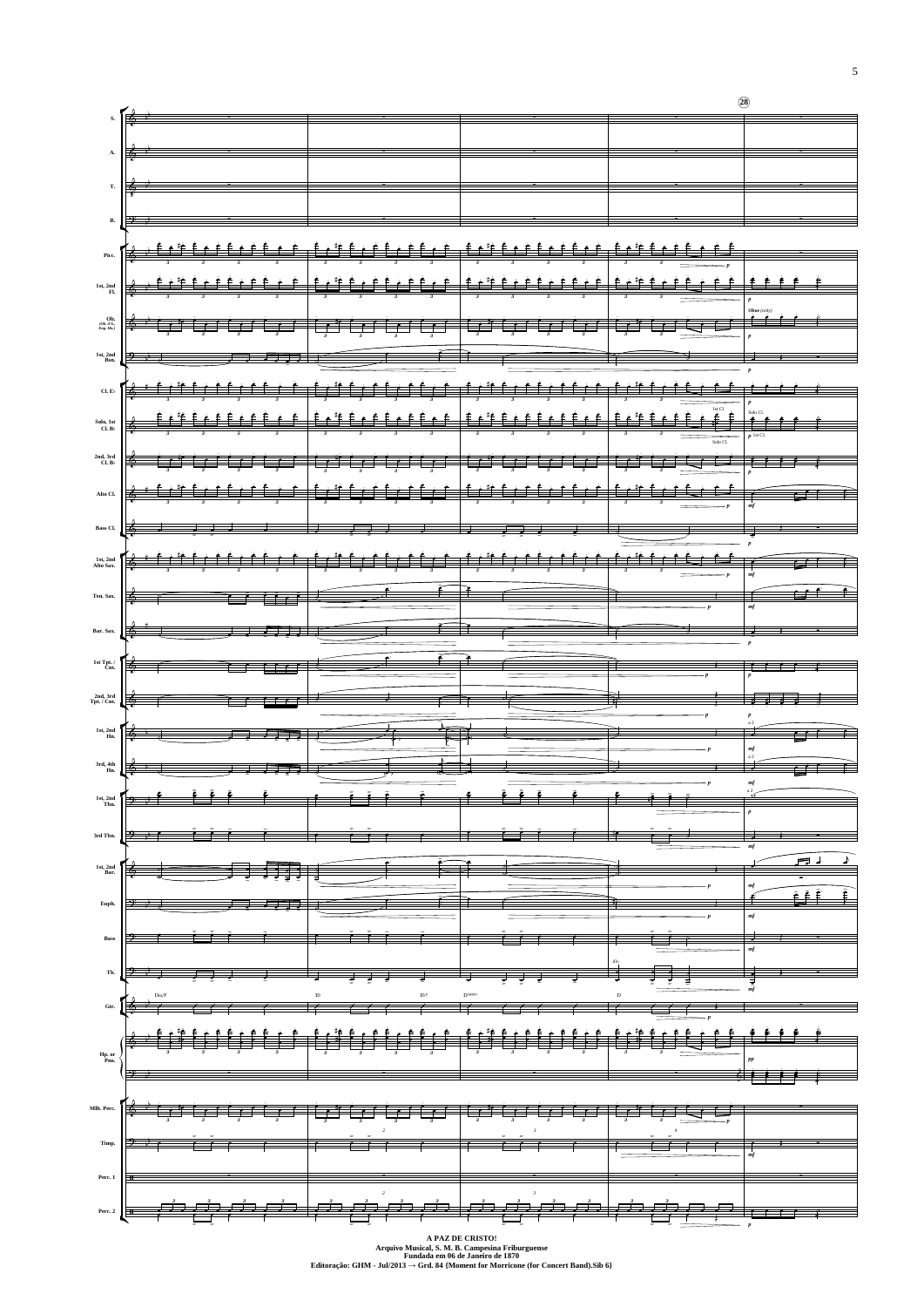

**A PAZ DE CRISTO! Arquivo Musical, S. M. B. Campesina Friburguense Fundada em 06 de Janeiro de 1870 Editoração: GHM - Jul/2013 → Grd. 84 {Moment for Morricone (for Concert Band).Sib 6}**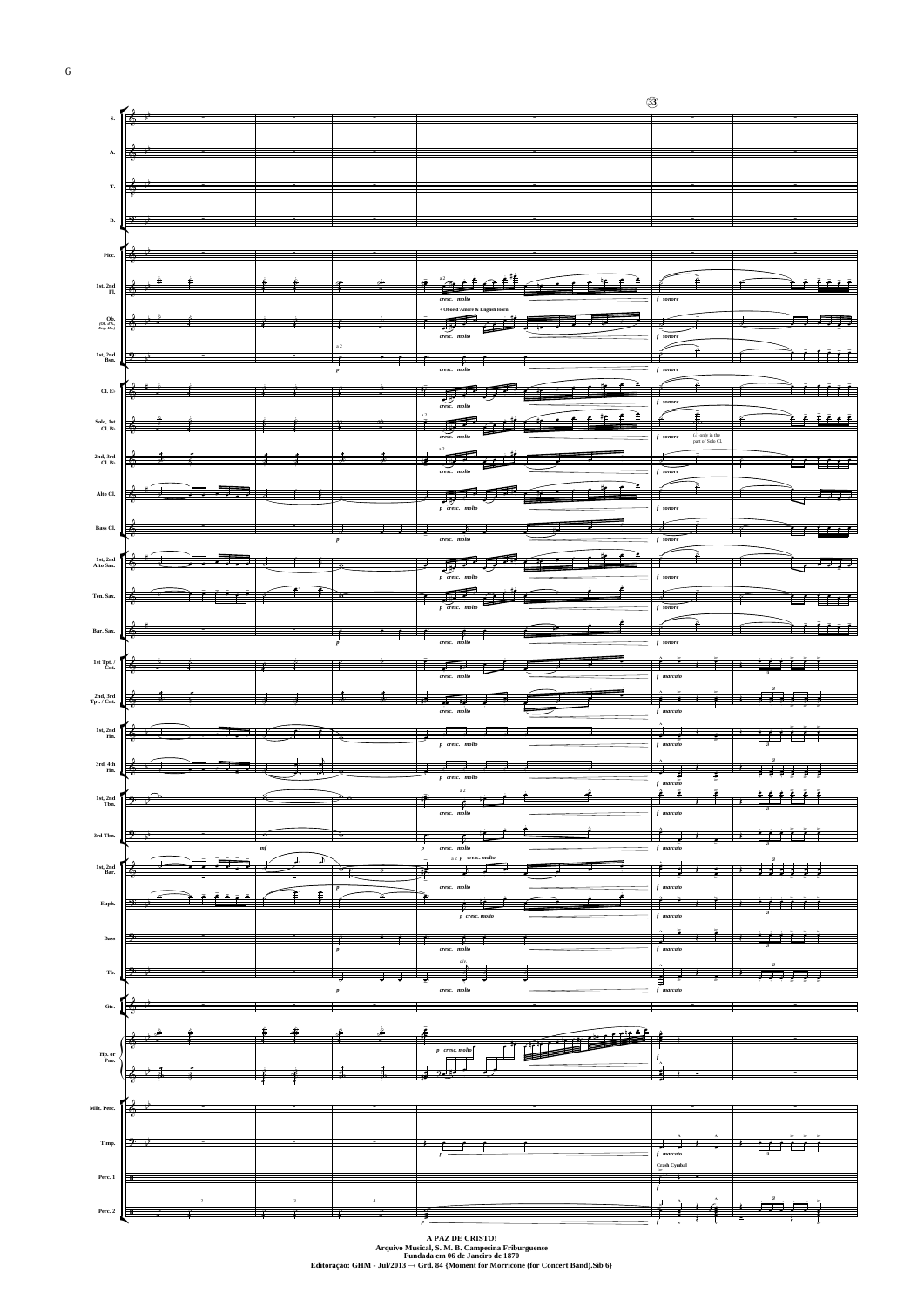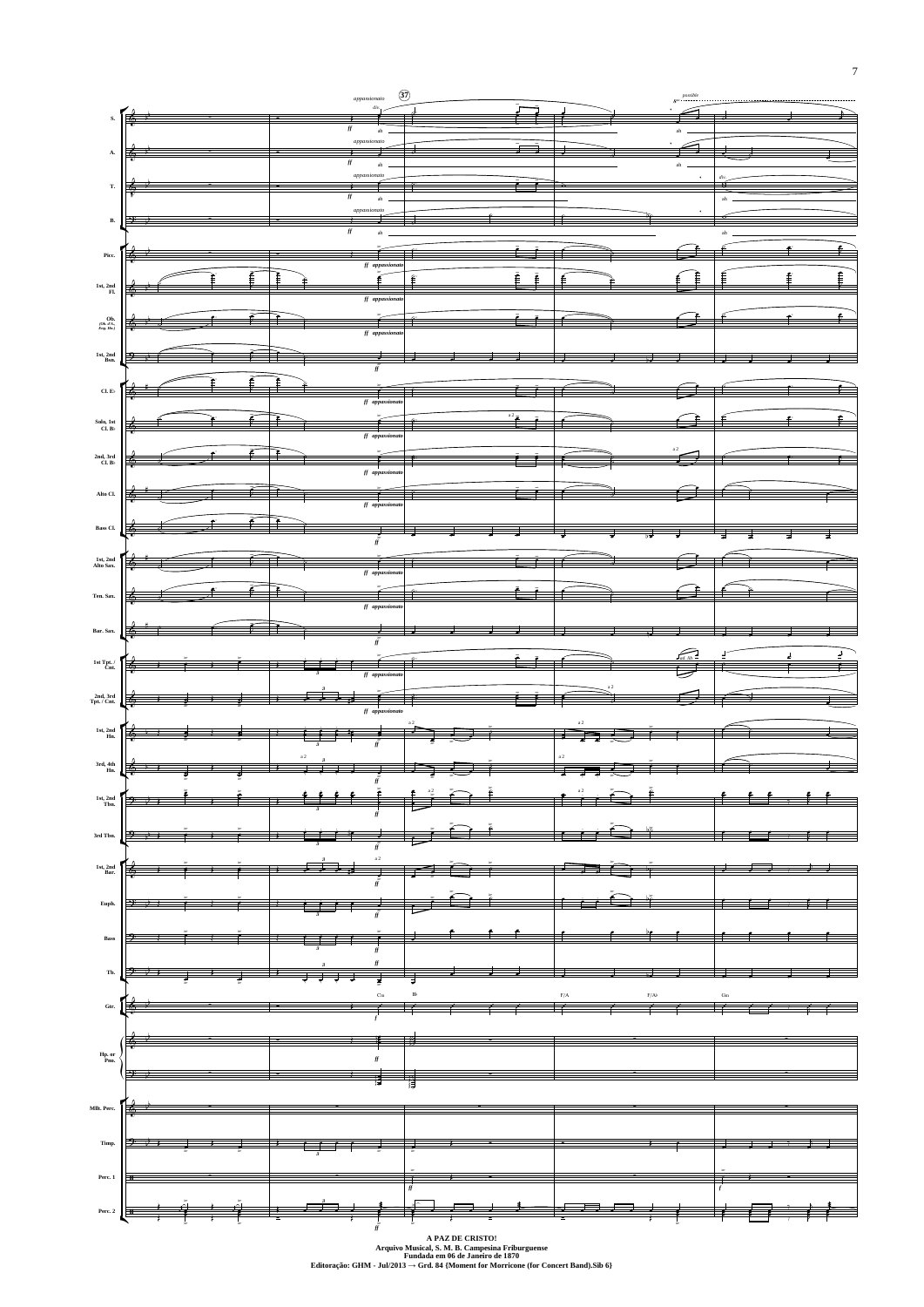

**A PAZ DE CRISTO! Arquivo Musical, S. M. B. Campesina Friburguense Fundada em 06 de Janeiro de 1870 Editoração: GHM - Jul/2013 → Grd. 84 {Moment for Morricone (for Concert Band).Sib 6}**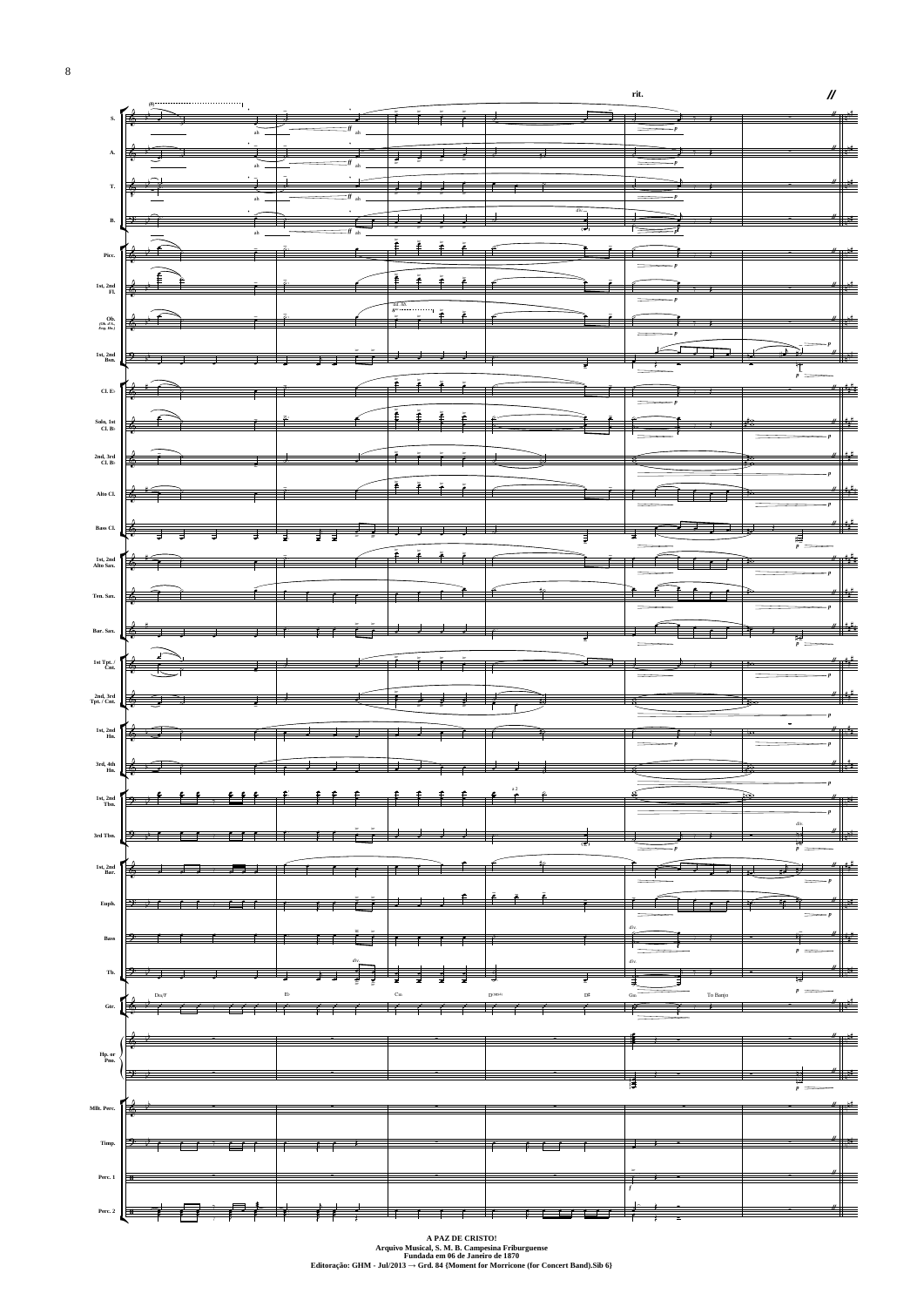

**A PAZ DE CRISTO! Arquivo Musical, S. M. B. Campesina Friburguense Fundada em 06 de Janeiro de 1870 Editoração: GHM - Jul/2013 → Grd. 84 {Moment for Morricone (for Concert Band).Sib 6}**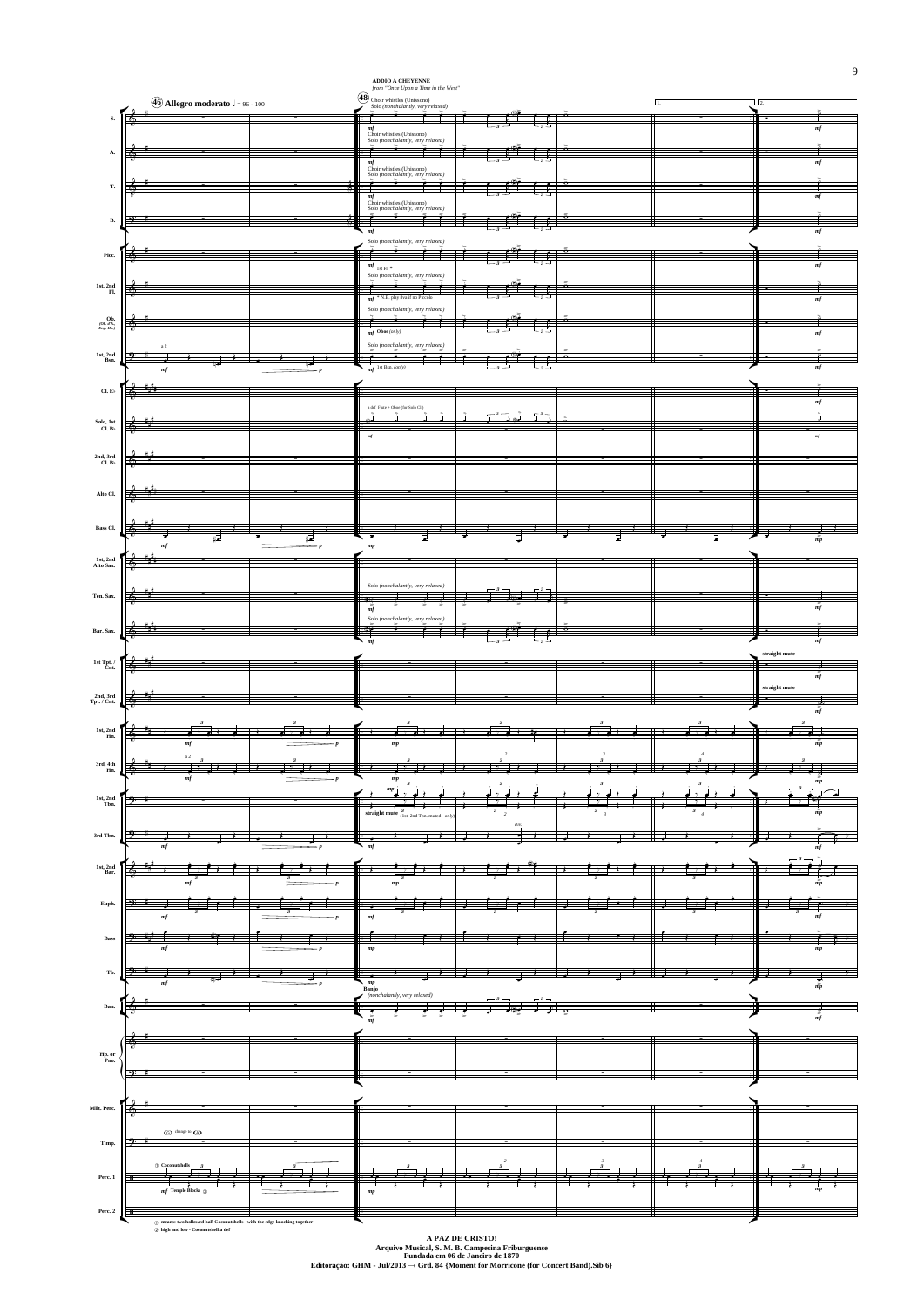



**A PAZ DE CRISTO! Arquivo Musical, S. M. B. Campesina Friburguense Fundada em 06 de Janeiro de 1870 Editoração: GHM - Jul/2013 → Grd. 84 {Moment for Morricone (for Concert Band).Sib 6}**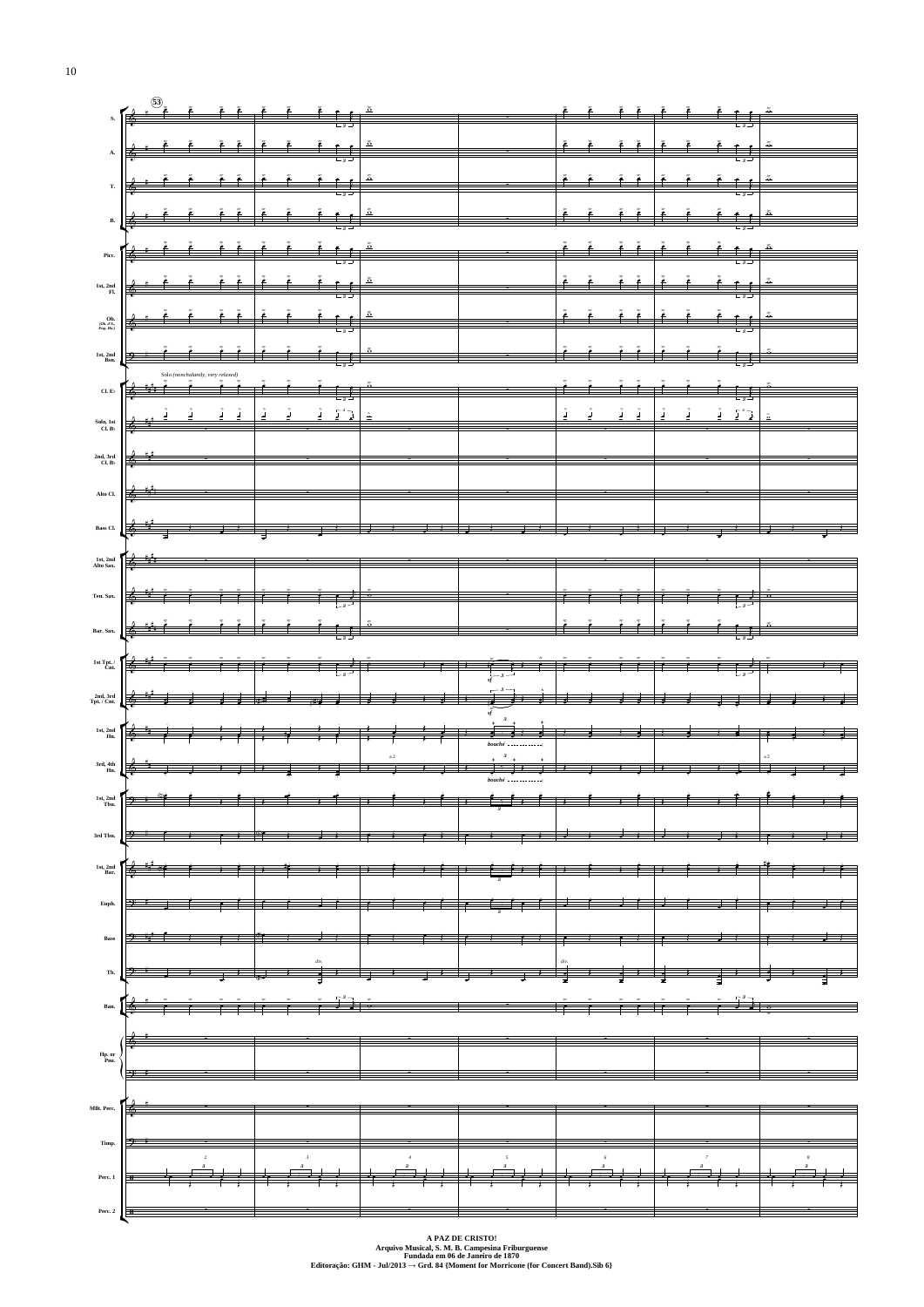|                                                                                  |                        | $\circledcirc$                                                                                                         |                                                                                                                                                                                                                                                                                                                                                                                                                                  |                      |                |                                      |                                                | <b>Silent</b><br>$\it Silent$ |
|----------------------------------------------------------------------------------|------------------------|------------------------------------------------------------------------------------------------------------------------|----------------------------------------------------------------------------------------------------------------------------------------------------------------------------------------------------------------------------------------------------------------------------------------------------------------------------------------------------------------------------------------------------------------------------------|----------------------|----------------|--------------------------------------|------------------------------------------------|-------------------------------|
| $S_{\star}$                                                                      |                        | mf                                                                                                                     |                                                                                                                                                                                                                                                                                                                                                                                                                                  |                      |                | $\it mf$                             |                                                |                               |
| A.                                                                               | $\blacktriangle$       |                                                                                                                        |                                                                                                                                                                                                                                                                                                                                                                                                                                  |                      |                |                                      |                                                | Silent                        |
|                                                                                  |                        | m <sub>f</sub>                                                                                                         |                                                                                                                                                                                                                                                                                                                                                                                                                                  |                      |                | mf                                   |                                                | Silent<br>--                  |
| T.                                                                               |                        | mf                                                                                                                     |                                                                                                                                                                                                                                                                                                                                                                                                                                  |                      |                | mf                                   |                                                |                               |
| B.                                                                               | ⊕                      | mf                                                                                                                     |                                                                                                                                                                                                                                                                                                                                                                                                                                  |                      |                | mf                                   |                                                | Silent                        |
| Picc.                                                                            |                        |                                                                                                                        |                                                                                                                                                                                                                                                                                                                                                                                                                                  |                      |                |                                      |                                                | Silent                        |
|                                                                                  |                        | mf                                                                                                                     |                                                                                                                                                                                                                                                                                                                                                                                                                                  |                      |                | mf                                   |                                                | <b>Silent</b>                 |
| 1st, 2nd $_{\rm Fl.}$                                                            | $\bullet$              | mf                                                                                                                     | $\frac{1}{2}$<br>$\rightarrow$                                                                                                                                                                                                                                                                                                                                                                                                   |                      |                | $\it mf$                             | 千子                                             |                               |
| <b>Ob.</b><br>(Ob. d'A., Eng. Hn.)                                               | $\blacklozenge$        | mf                                                                                                                     | $5f$ f f                                                                                                                                                                                                                                                                                                                                                                                                                         |                      |                | $\it mf$                             | 壬子                                             | Silent                        |
| ${\bf 1st, 2nd \atop Bsn.}$                                                      |                        | mf<br>$\frac{1}{\epsilon}$<br>$\frac{1}{2}$<br>$\frac{1}{\sqrt{2}}$                                                    | $\begin{array}{ c c c c c c c c } \hline & \text{ $\mathbb{R}$}& \text{ $\mathbb{R}$}& \text{ $\mathbb{R}$}& \text{ $\mathbb{R}$}\\ \hline \hline \text{ $\mathbb{R}$}& \text{ $\mathbb{R}$}& \text{ $\mathbb{R}$}& \text{ $\mathbb{R}$}& \text{ $\mathbb{R}$}\\ \hline \text{ $\mathbb{R}$}& \text{ $\mathbb{R}$}& \text{ $\mathbb{R}$}& \text{ $\mathbb{R}$}& \text{ $\mathbb{R}$}& \text{ $\mathbb{R}$}\\ \hline \end{array}$ |                      |                | mf<br>$\frac{1}{2}$<br>$\frac{1}{2}$ | $\frac{1}{2}$<br>$\overline{\phantom{a}}$<br>∹ | Silent                        |
|                                                                                  |                        |                                                                                                                        |                                                                                                                                                                                                                                                                                                                                                                                                                                  |                      |                |                                      |                                                | Silent                        |
| Cl. $\mathbf{E}\flat$                                                            | $\bullet$              | Solo Cl. (only)<br>(nonchalantly, very relaxed)                                                                        |                                                                                                                                                                                                                                                                                                                                                                                                                                  |                      |                |                                      |                                                |                               |
| $\begin{array}{c} \text{Solo, 1st} \\ \text{Cl. B}\flat \end{array}$             | ⊺б                     | $\geq$<br>mf                                                                                                           |                                                                                                                                                                                                                                                                                                                                                                                                                                  |                      |                | mf                                   |                                                | Silent                        |
| 2nd, 3rd<br>Cl. $\rm B\flat$                                                     | $\Phi$                 |                                                                                                                        |                                                                                                                                                                                                                                                                                                                                                                                                                                  |                      |                |                                      |                                                | <b>Silent</b>                 |
|                                                                                  |                        |                                                                                                                        |                                                                                                                                                                                                                                                                                                                                                                                                                                  |                      |                |                                      |                                                | Silent                        |
| Alto Cl.                                                                         | $\phi$                 |                                                                                                                        |                                                                                                                                                                                                                                                                                                                                                                                                                                  |                      |                |                                      |                                                |                               |
| $\,$ Bass Cl.                                                                    | ≢<br>.∲                |                                                                                                                        |                                                                                                                                                                                                                                                                                                                                                                                                                                  | ₹                    |                |                                      |                                                | Silent                        |
|                                                                                  |                        |                                                                                                                        |                                                                                                                                                                                                                                                                                                                                                                                                                                  |                      | ₹              | ₹                                    |                                                |                               |
|                                                                                  |                        | Solo (nonchalantly, very relaxed)                                                                                      |                                                                                                                                                                                                                                                                                                                                                                                                                                  | ᠊ᢦ                   |                |                                      |                                                | $\it Silent$                  |
| ${\bf 1st}, {\bf 2nd} \\ {\bf Alto~ Sax}.$                                       | $\clubsuit$            | $mf$ 1st A. Sx. (only)                                                                                                 |                                                                                                                                                                                                                                                                                                                                                                                                                                  |                      |                | mf                                   |                                                | Silent                        |
| Ten. Sax.                                                                        | (চ                     |                                                                                                                        |                                                                                                                                                                                                                                                                                                                                                                                                                                  |                      |                |                                      |                                                | --                            |
| Bar. Sax.                                                                        | $\blacklozenge$        | Tutti                                                                                                                  |                                                                                                                                                                                                                                                                                                                                                                                                                                  |                      |                |                                      |                                                | Silent                        |
|                                                                                  |                        | $\boldsymbol{m} \boldsymbol{p}$                                                                                        | $\overline{c}$<br>۰                                                                                                                                                                                                                                                                                                                                                                                                              | $\boldsymbol{\beta}$ |                | 5                                    | (ক'<br>6                                       | Silent<br>--                  |
| $\begin{array}{c} \textbf{1st}\; \textbf{Tpt.}\; / \\ \textbf{Cnt.} \end{array}$ |                        | mp <sub>3</sub>                                                                                                        |                                                                                                                                                                                                                                                                                                                                                                                                                                  |                      |                |                                      |                                                | Silent                        |
| 2nd, 3rd<br>Tpt. / Cnt.                                                          | 6<br>id is             | $\mathbf{v}_i$<br>₹<br>mp                                                                                              | $\cdot$                                                                                                                                                                                                                                                                                                                                                                                                                          | $\ddot{\phantom{1}}$ |                |                                      |                                                |                               |
| $\begin{array}{c} \text{1st, 2nd} \\ \text{Hn.} \end{array}$                     | ক                      | इन्हे                                                                                                                  |                                                                                                                                                                                                                                                                                                                                                                                                                                  | $\rightarrow$        |                |                                      |                                                | Silent<br>--                  |
|                                                                                  | $bouché$ $\ldots$      | mp                                                                                                                     |                                                                                                                                                                                                                                                                                                                                                                                                                                  |                      |                |                                      |                                                | Silent<br>۰.                  |
| $_{\rm 3rd, \, 4th}^{3\rm rd, \, 4th}$ Hn.                                       | ⊕<br>$bouché$ $\ldots$ | $\boldsymbol{m}{\boldsymbol{p}}$<br>-3                                                                                 | 3                                                                                                                                                                                                                                                                                                                                                                                                                                | 3                    |                |                                      |                                                | Silent                        |
| 1st, 2nd<br>Tbn.                                                                 |                        | mp 3                                                                                                                   | -3                                                                                                                                                                                                                                                                                                                                                                                                                               | 3                    |                | 3                                    |                                                | <u>—</u>                      |
| 3rd Tbn.                                                                         |                        |                                                                                                                        | d'n                                                                                                                                                                                                                                                                                                                                                                                                                              |                      |                |                                      | di                                             | Silent                        |
|                                                                                  | (০                     | $\boldsymbol{m} \boldsymbol{p}$                                                                                        |                                                                                                                                                                                                                                                                                                                                                                                                                                  |                      |                |                                      |                                                | Silent                        |
| ${\bf 1st, 2nd \atop Bar.}$                                                      |                        | $\stackrel{\rightarrow}{\text{m}f}$ Euphonium Solo (1st Bar. - <i>only</i> )<br>Solo (nonchalantly, very relaxed)<br>- | P.                                                                                                                                                                                                                                                                                                                                                                                                                               |                      |                | $\overline{mf}$                      | $\mathfrak{c}$ , $\mathfrak{c}$                | Silent                        |
| Euph.                                                                            |                        | mi                                                                                                                     | م(#)م<br>╺                                                                                                                                                                                                                                                                                                                                                                                                                       | þ                    |                | mf                                   | $\hat{p}$                                      | -                             |
| $_{\rm Bass}$                                                                    | 9.<br>नी ज             | mp                                                                                                                     |                                                                                                                                                                                                                                                                                                                                                                                                                                  |                      | $\overline{2}$ |                                      |                                                | Silent<br><b>.</b>            |



**A PAZ DE CRISTO! Arquivo Musical, S. M. B. Campesina Friburguense Fundada em 06 de Janeiro de 1870 Editoração: GHM - Jul/2013 → Grd. 84 {Moment for Morricone (for Concert Band).Sib 6}**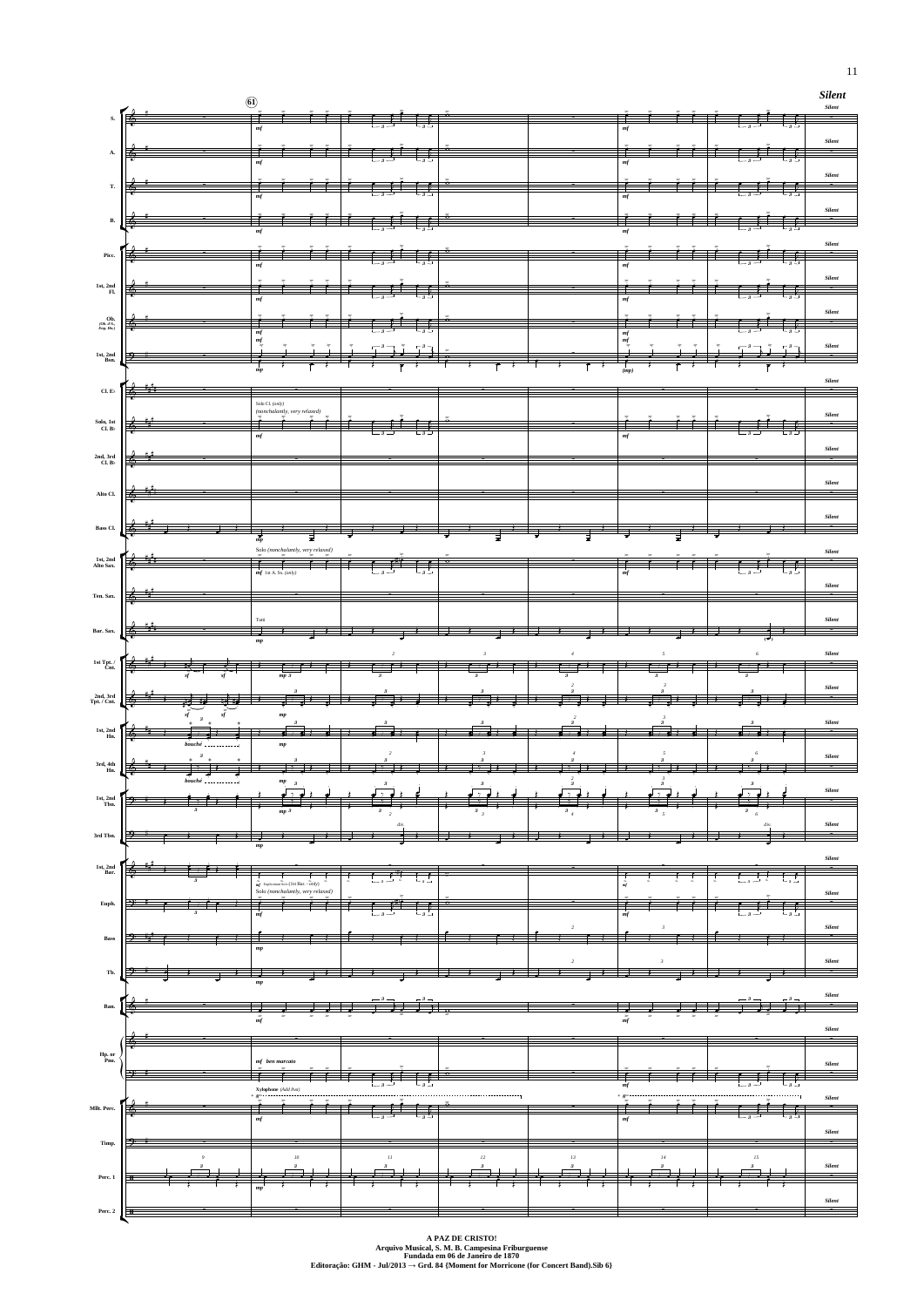

**A PAZ DE CRISTO! Arquivo Musical, S. M. B. Campesina Friburguense Fundada em 06 de Janeiro de 1870 Editoração: GHM - Jul/2013 → Grd. 84 {Moment for Morricone (for Concert Band).Sib 6}**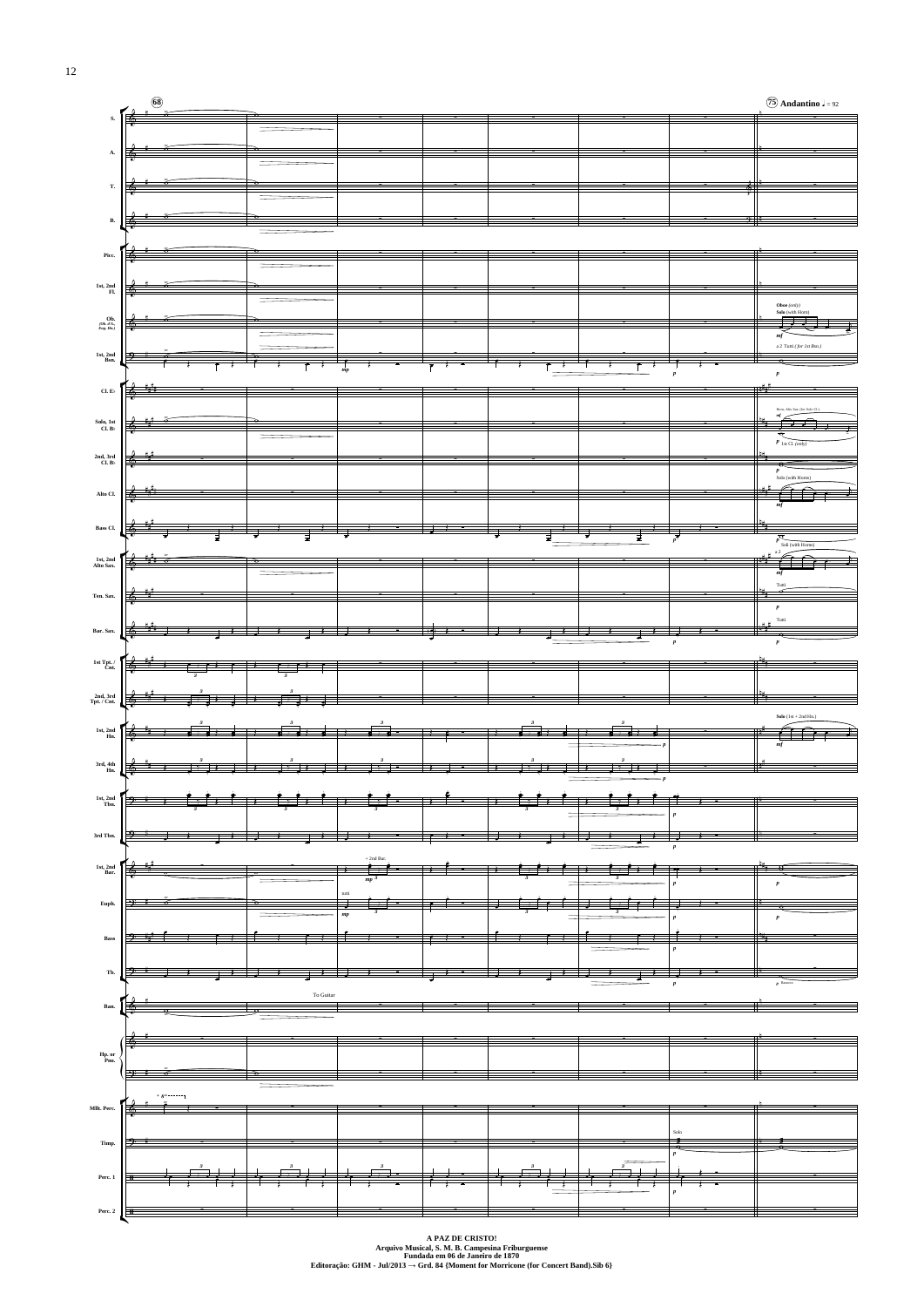

**A PAZ DE CRISTO! Arquivo Musical, S. M. B. Campesina Friburguense Fundada em 06 de Janeiro de 1870 Editoração: GHM - Jul/2013 → Grd. 84 {Moment for Morricone (for Concert Band).Sib 6}**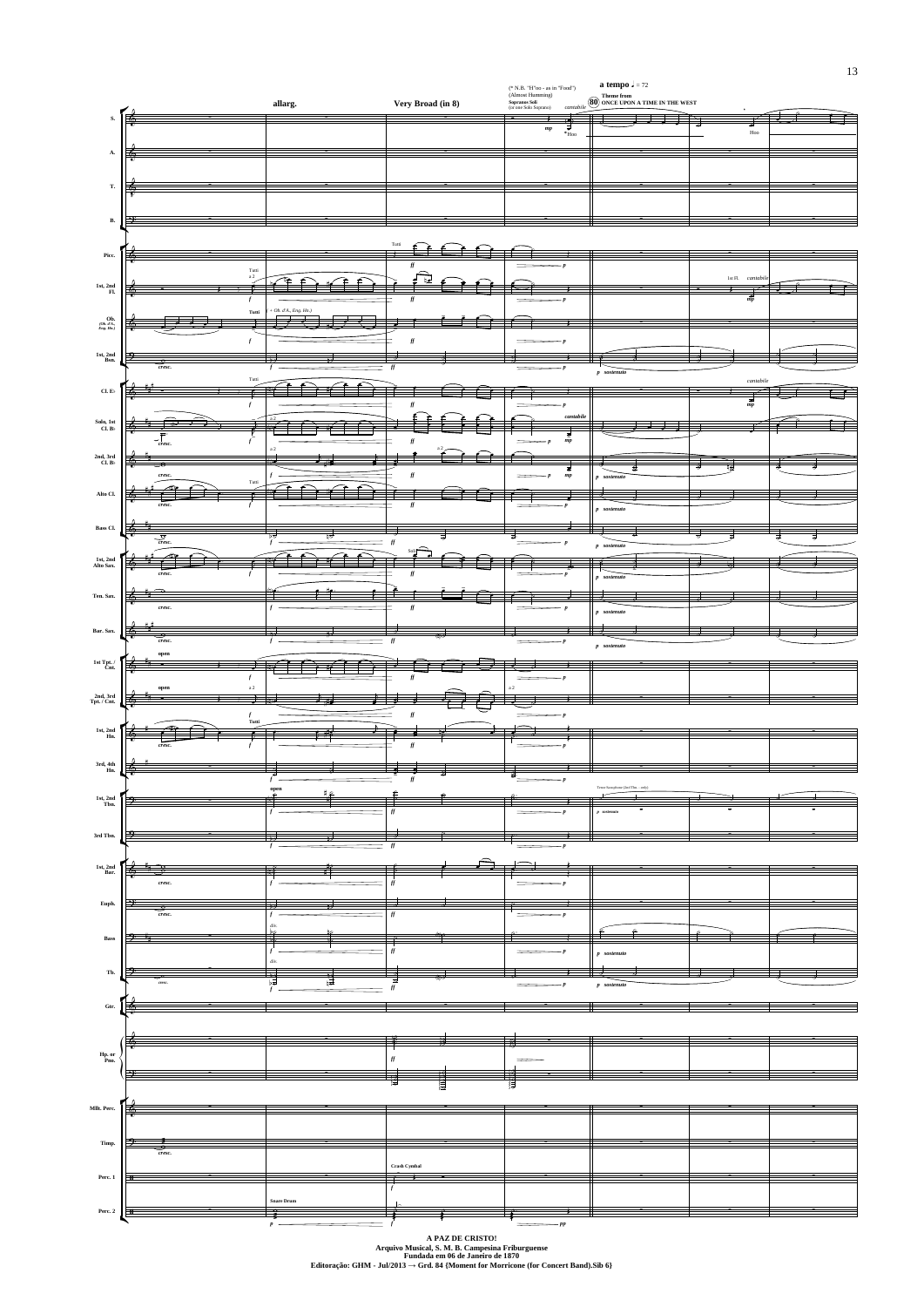

**A PAZ DE CRISTO! Arquivo Musical, S. M. B. Campesina Friburguense Fundada em 06 de Janeiro de 1870 Editoração: GHM - Jul/2013 → Grd. 84 {Moment for Morricone (for Concert Band).Sib 6}**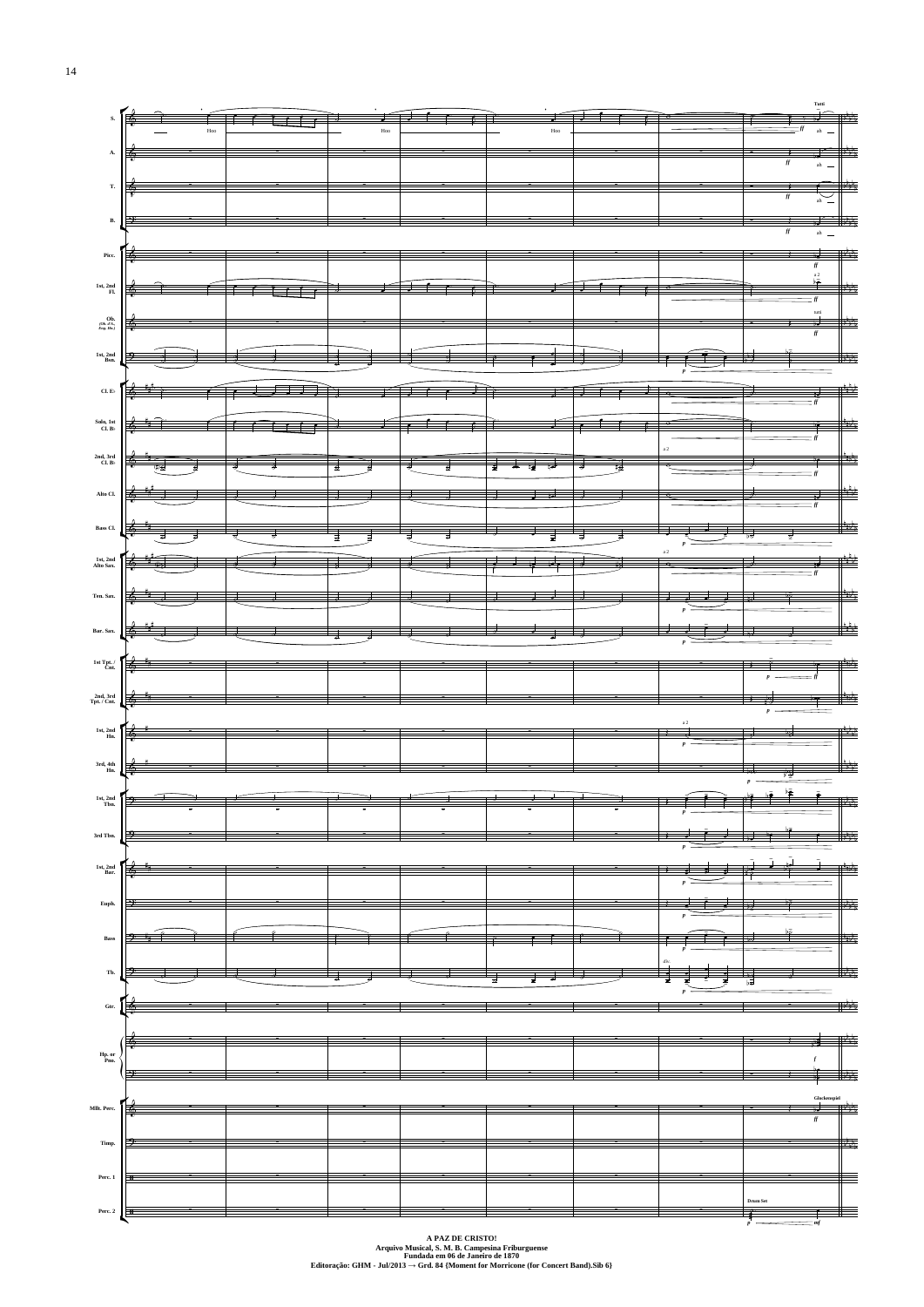

**Arquivo Musical, S. M. B. Campesina Friburguense Fundada em 06 de Janeiro de 1870 Editoração: GHM - Jul/2013 → Grd. 84 {Moment for Morricone (for Concert Band).Sib 6}**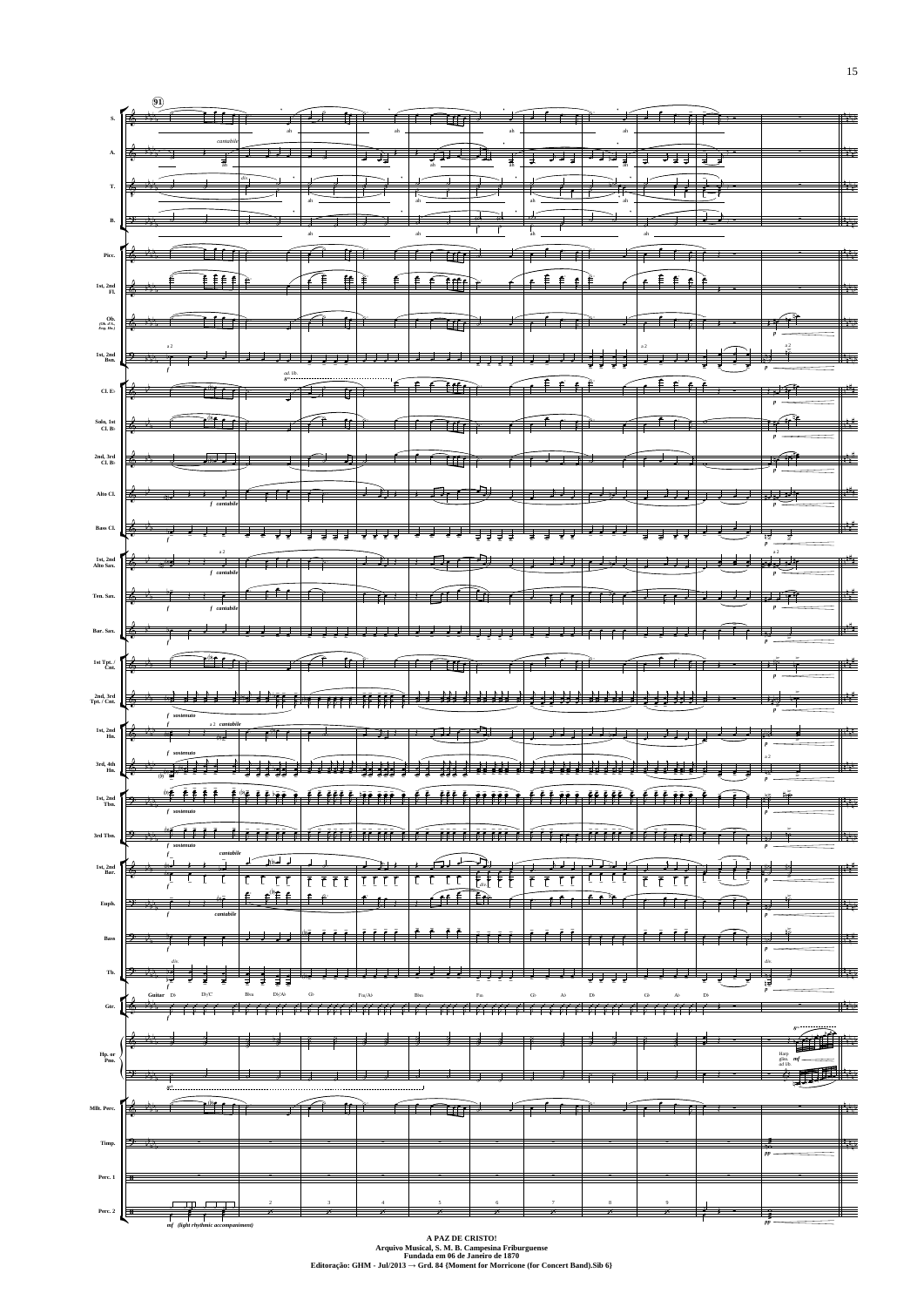



**A PAZ DE CRISTO! Arquivo Musical, S. M. B. Campesina Friburguense Fundada em 06 de Janeiro de 1870 Editoração: GHM - Jul/2013 → Grd. 84 {Moment for Morricone (for Concert Band).Sib 6}**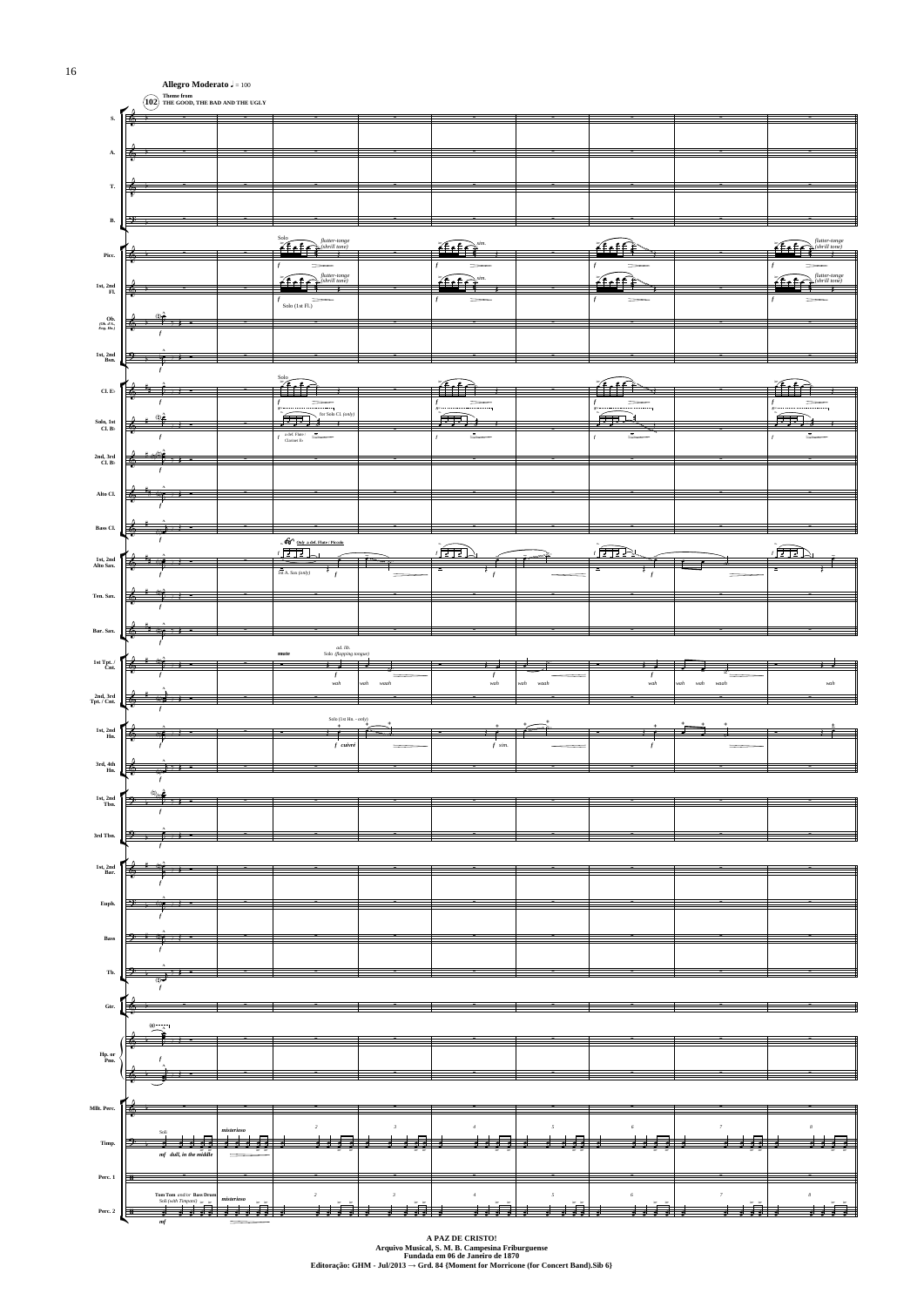

**A PAZ DE CRISTO! Arquivo Musical, S. M. B. Campesina Friburguense Fundada em 06 de Janeiro de 1870 Editoração: GHM - Jul/2013 → Grd. 84 {Moment for Morricone (for Concert Band).Sib 6}**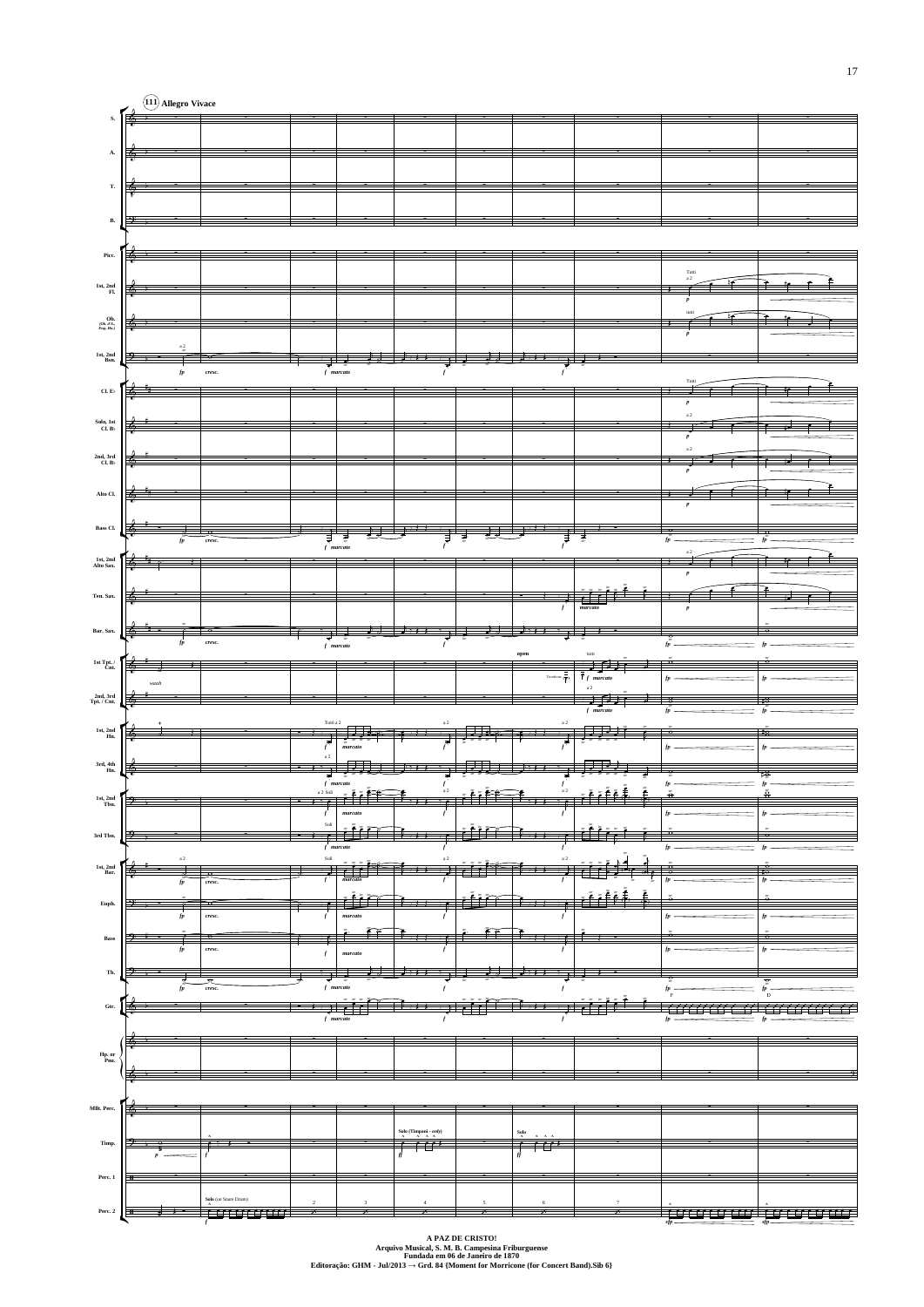

**Arquivo Musical, S. M. B. Campesina Friburguense Fundada em 06 de Janeiro de 1870 Editoração: GHM - Jul/2013 → Grd. 84 {Moment for Morricone (for Concert Band).Sib 6}**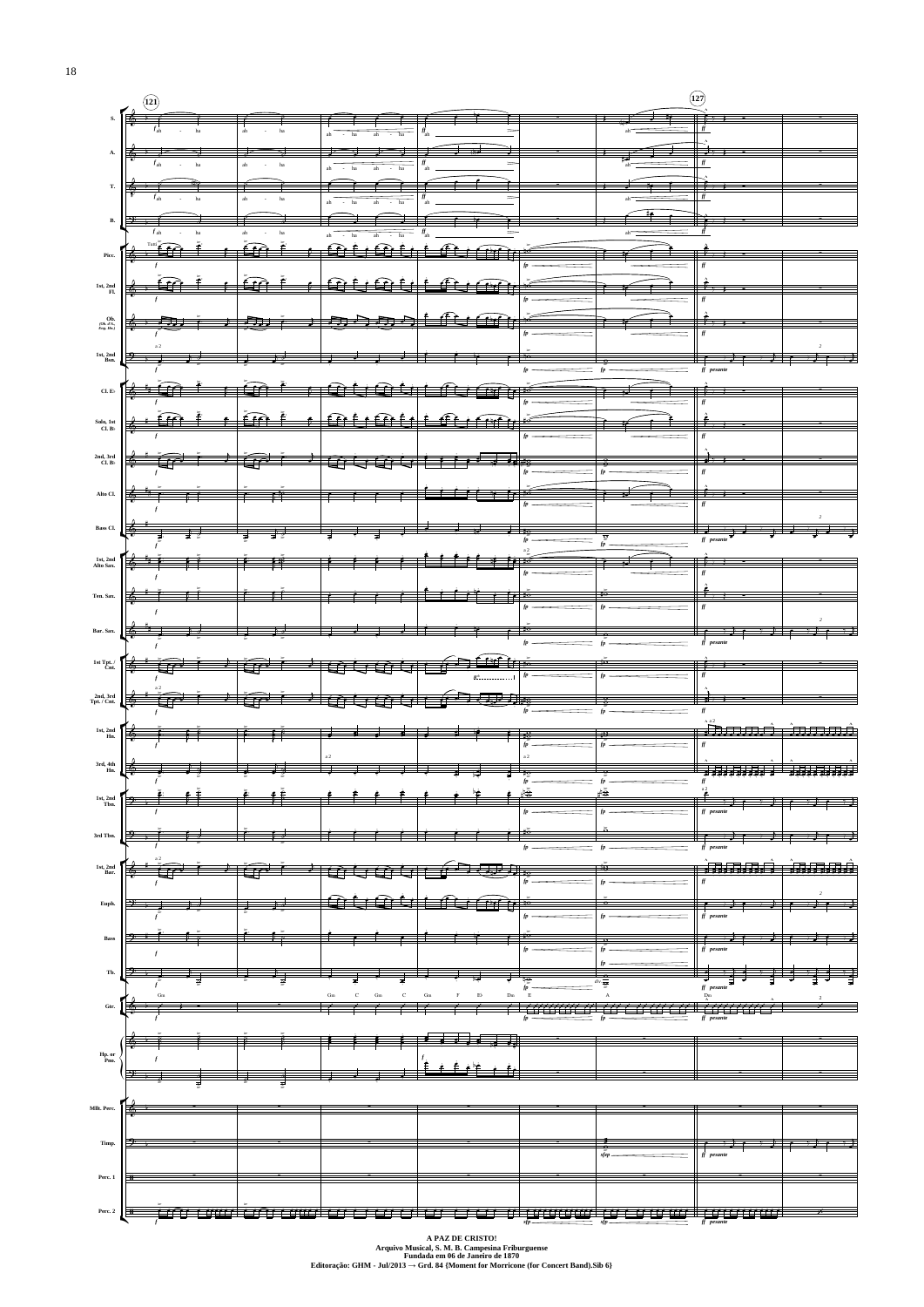

**Fundada em 06 de Janeiro de 1870 Editoração: GHM - Jul/2013 → Grd. 84 {Moment for Morricone (for Concert Band).Sib 6}**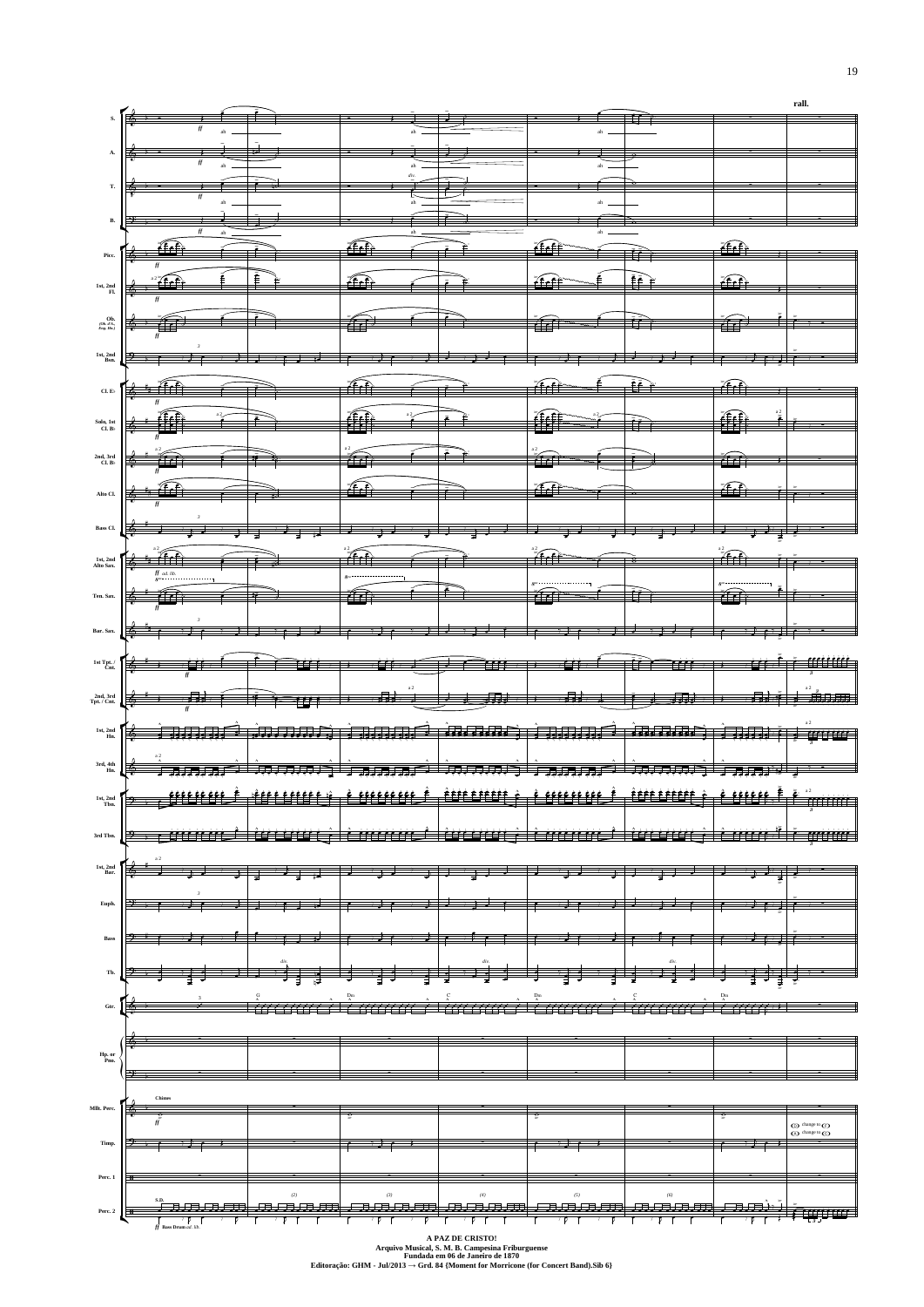

**Arquivo Musical, S. M. B. Campesina Friburguense Fundada em 06 de Janeiro de 1870 Editoração: GHM - Jul/2013 → Grd. 84 {Moment for Morricone (for Concert Band).Sib 6}**